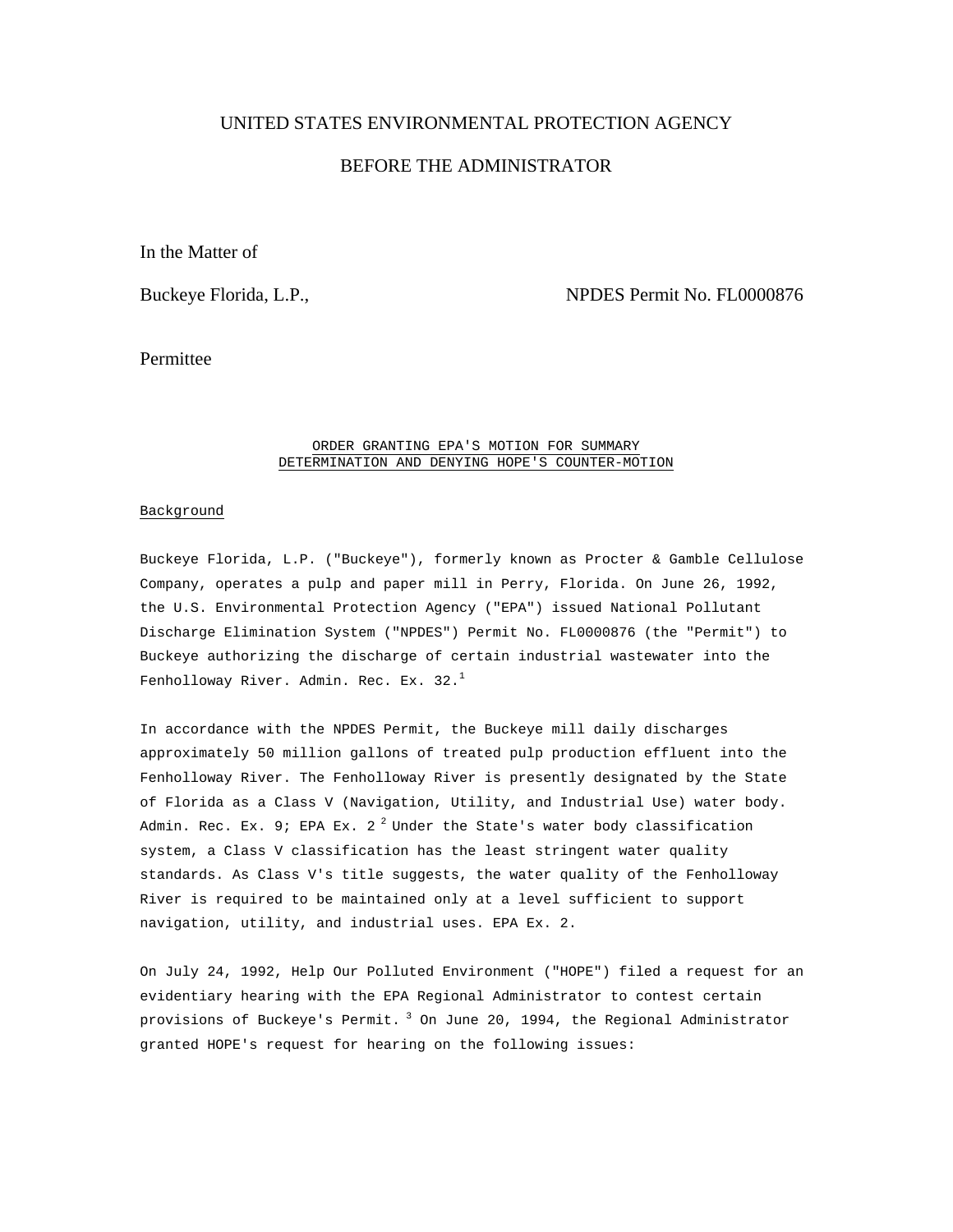I. Whether existing uses included in Florida's Class III designated use classification (recreation, etc.) have occurred on the Fenholloway River.

II. Whether the Permit is required to include effluent limitations necessary to fully maintain and protect the water quality criteria associated with Florida's Class III designated use classification.

III. Whether the effluent limitations included in the Permit are sufficient to fully maintain and protect the water quality criteria associated with Florida's Class III designated use classification.

IV. Whether the Class V designation of the Fenholloway River should be disregarded in the development of effluent limitations because existing uses of the River are "higher" than the designated uses of the Fenholloway River.

V. Whether the intent of the Clean Water Act is being met when EPA refuses to acknowledge the fact that effluent being discharged into the Fenholloway (surface water) is contaminating the groundwater of Taylor County.

Thereafter, EPA moved for summary determination on all issues pursuant to 40 C.F.R. § 124.84. HOPE, in turn, filed a counter-motion for summary determination, likewise seeking judgment on all issues. Both parties argue that summary determination is appropriate because "there is no genuine issue of material fact for determination." *Ibid.* Buckeye and FPPA have filed an opposition to HOPE's counter-motion. For the reasons that follow, EPA's motion is granted and HOPE's counter-motion is denied.

#### Discussion

Issues I through IV involve the designated use classification of the Fenholloway River, its existing use, and the validity of Buckeye's NPDES permit given the river's designated use classification and existing use. These issues are closely related and will be considered together. Issue V, which involves matters raised by the possible contamination of groundwater by effluent being discharged into the Fenholloway River, will be considered separately.

## A. Issues I Through IV

Section 403.061(10) of the Florida Statutes provides for water quality classifications to designate the "present and future most beneficial uses" of the waters of the State. As noted, the Fenholloway River presently is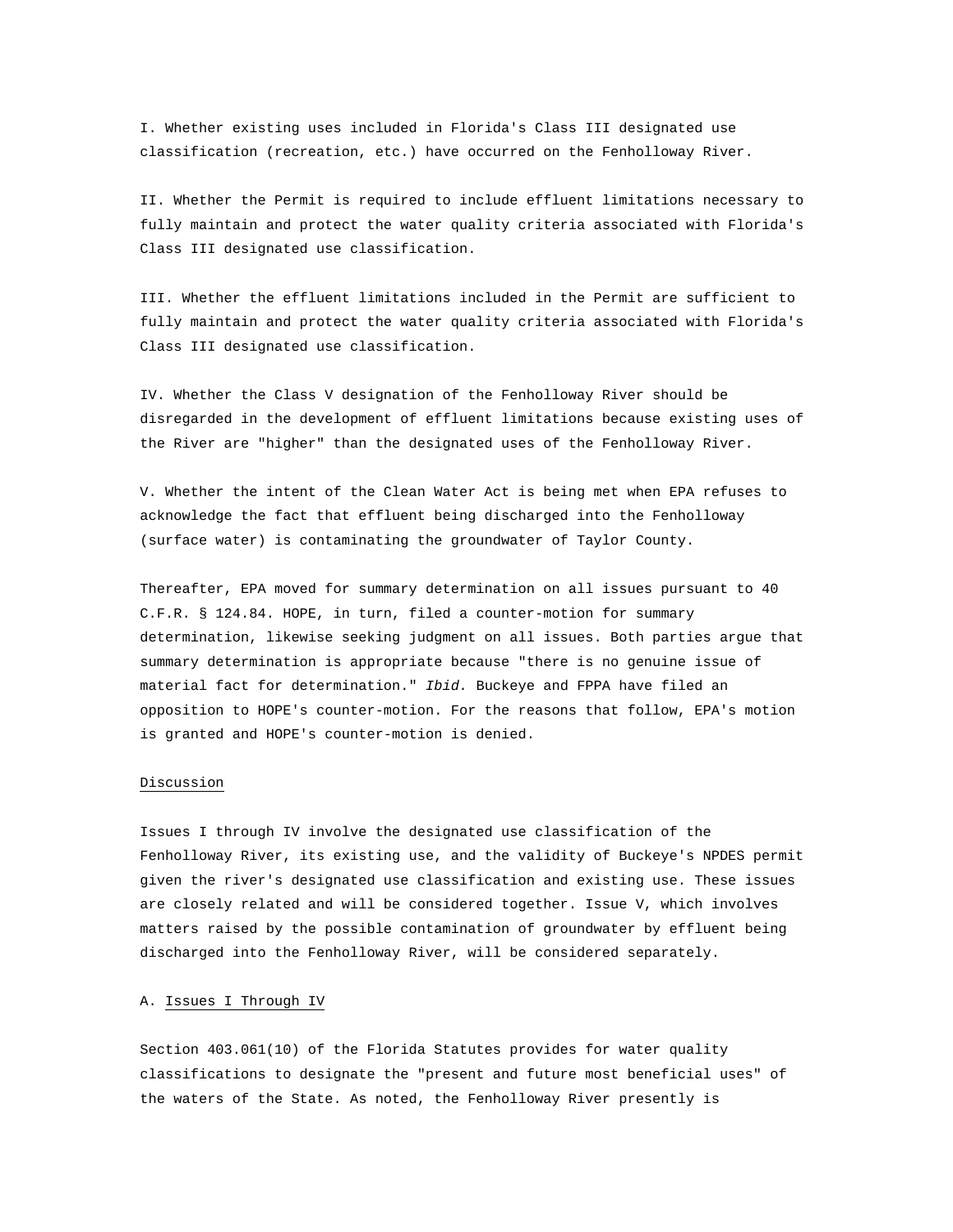designated by the State of Florida as a Class V water body. This means that the river's designated uses include navigation, utility, and industrial uses. The Fenholloway River is the only river in the State to receive a Class V designation. HOPE Ex. 2.

#### The "Existing Use" Of The Fenholloway

In September of 1990, prior to the issuance of Buckeye's NPDES permit, the Florida Department of Health and Rehabilitative Services, in conjunction with the Florida Department of Environmental Regulation, issued a press release announcing a health advisory relating to the Fenholloway River. This health advisory in part urged the public not to consume fish caught in the river because of dioxin contamination. HOPE Ex. 3. In addition, Procter & Gamble Cellulose Company, Buckeye's predecessor, posted signs at four locations along the river warning in the English language that the Fenholloway was classified as a Class V river and that it was "not designated for recreation or fishing." HOPE Ex. 3.

Despite these facts, it is undisputed that fishing has taken place on the river, both before and after the issuance of the Permit, and that people are consuming the fish. *See* HOPE Br. at 5, citing Admin. Rec. Exs. 23h, 23j, & 23m; *see also,* EPA Br. in Opp. at 4. Indeed, a Use Attainability Analysis submitted to EPA by the State of Florida, Department of Environmental Protection, in December, 1994, concluded that 3,500 hours of recreational fishing occurred on the Fenholloway River during the period of March 24, 1993 to June 16, 1993. EPA Ex. 2 at 29. It is also undisputed, however, that the fishing that does occur on the Fenholloway is limited. Indeed, even HOPE concedes that the Fenholloway River supports only a "diminished" fishery resource. HOPE Br. at 12 n. 11.

HOPE contends that because of this fishing the Fenholloway River's "existing use" classification is Class III, and not Class V. $^4$  A Florida Class III designated use classification encompasses "Recreation -- Propagation and Maintenance of a Healthy, Well-Balanced Population of Fish and Wildlife", as opposed to Class V's "Navigation, Utility, and Industrial Use" classification. As evident from these class descriptions, a Class III designation carries with it stricter water quality standards than does a Class V designation.

EPA admits that the fishing that has occurred on the Fenholloway River constitutes a form of recreation. It argues, however, that the "existing use" fishing cited by HOPE is not a proper basis for elevating a water body's classification from Class III to Class V. EPA is correct. As EPA asserts, the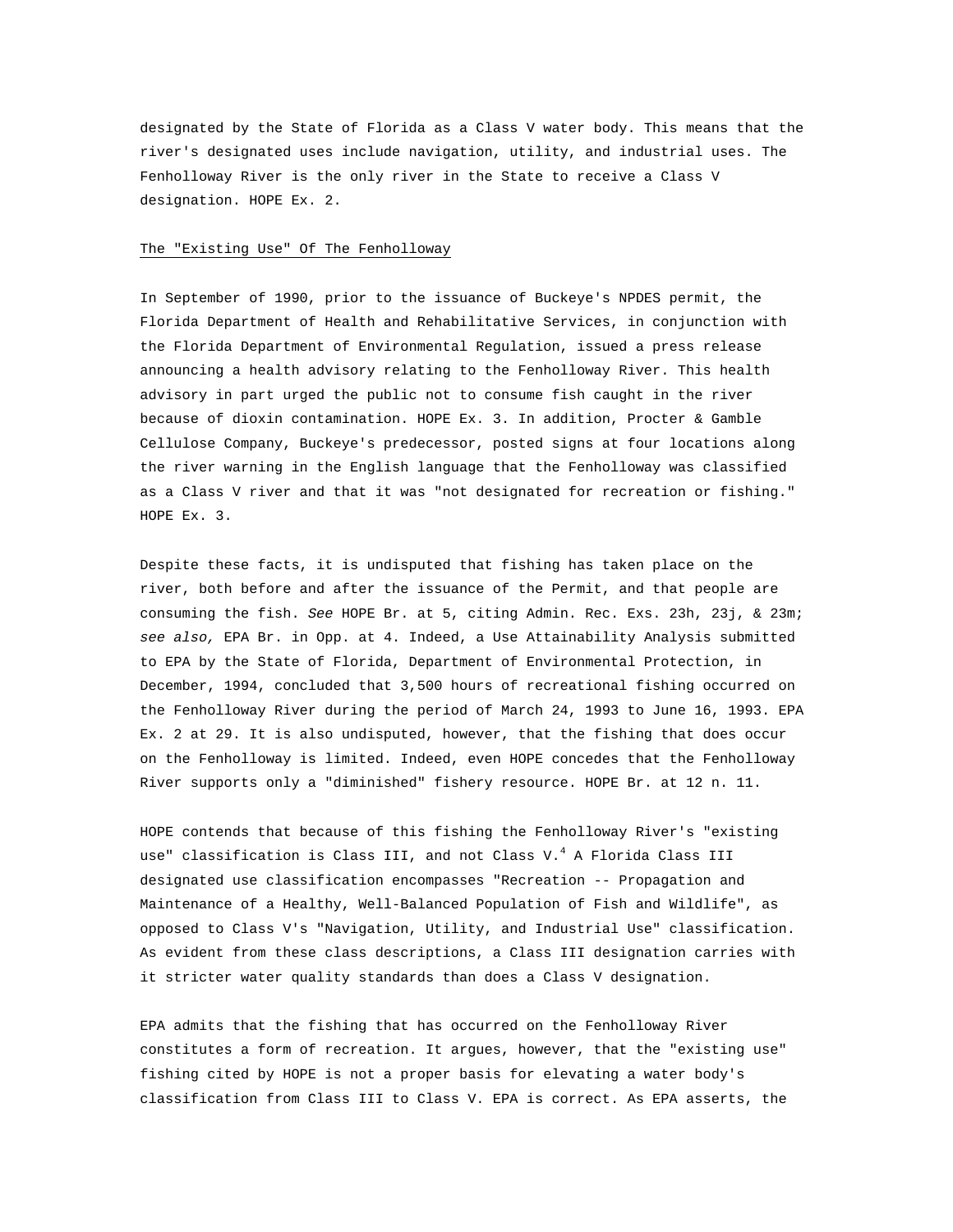mere fact of dropping a fishing line into a water body cannot serve to change that water body's designated use to a higher use. While this characterization runs the risk of over-simplification, it helps to illustrate the point that the Fenholloway was classified for Class V industrial type uses and *not* Class III recreational uses. As such, that classification cannot be changed because certain individuals, contrary to posted signs and against the advisement of a State health advisory, choose to fish a Class V river. Despite this fishing, the river remains a Class V river. $5$ 

While the limited fishing that has occurred on the Fenholloway River does not result in an automatic higher reclassification of the river, this limited recreational activity still cannot be ignored. Even if inadvisable, this fishing constitutes an "existing use" of the river and it must be taken into account in evaluating HOPE's present challenge to the Permit provisions. In that regard, the question is whether the limited fishing which occurs on the Fenholloway River, *i.e.,* an existing recreational use, has been adversely affected as a result of the issuance of the Buckeye Permit. If not, then HOPE's challenge to the Permit provisions must fail. Resolution of this question involves consideration of the Federal and State antidegradation policies.

#### The Federal And State Antidegradation Policies

Evaluating the effect of the Buckeye Perrnit on the existing use recreational fishing on the Fenholloway River is accomplished by application of the Federal antidegradation policy governing water bodies. The Federal antidegradation policy is set forth at 40 C.F.R. § 131.12. This antidegradation policy in part provides:

Existing instream water uses and the level of water quality necessary to protect the existing uses shall be maintained and protected.

40 C.F.R. § 131.12(a)(1).<sup>6</sup> For purposes of this case, this anitdegradation regulatory language mandates that the limited fishing which occurs on the Fenholloway River is be "maintained and protected." As discussed below, EPA has shown that it has.

With respect to the antidegradation issue, EPA correctly points out that data in the case supports the conclusion that water quality in the Fenholloway River has remained the same, or has marginally improved, since 1975. In that regard, EPA submits: "The average levels of dissolved oxygen (DO) for 1970 through 1988, as set forth in FDER's Fenholloway River Quality Data 1970-1988 are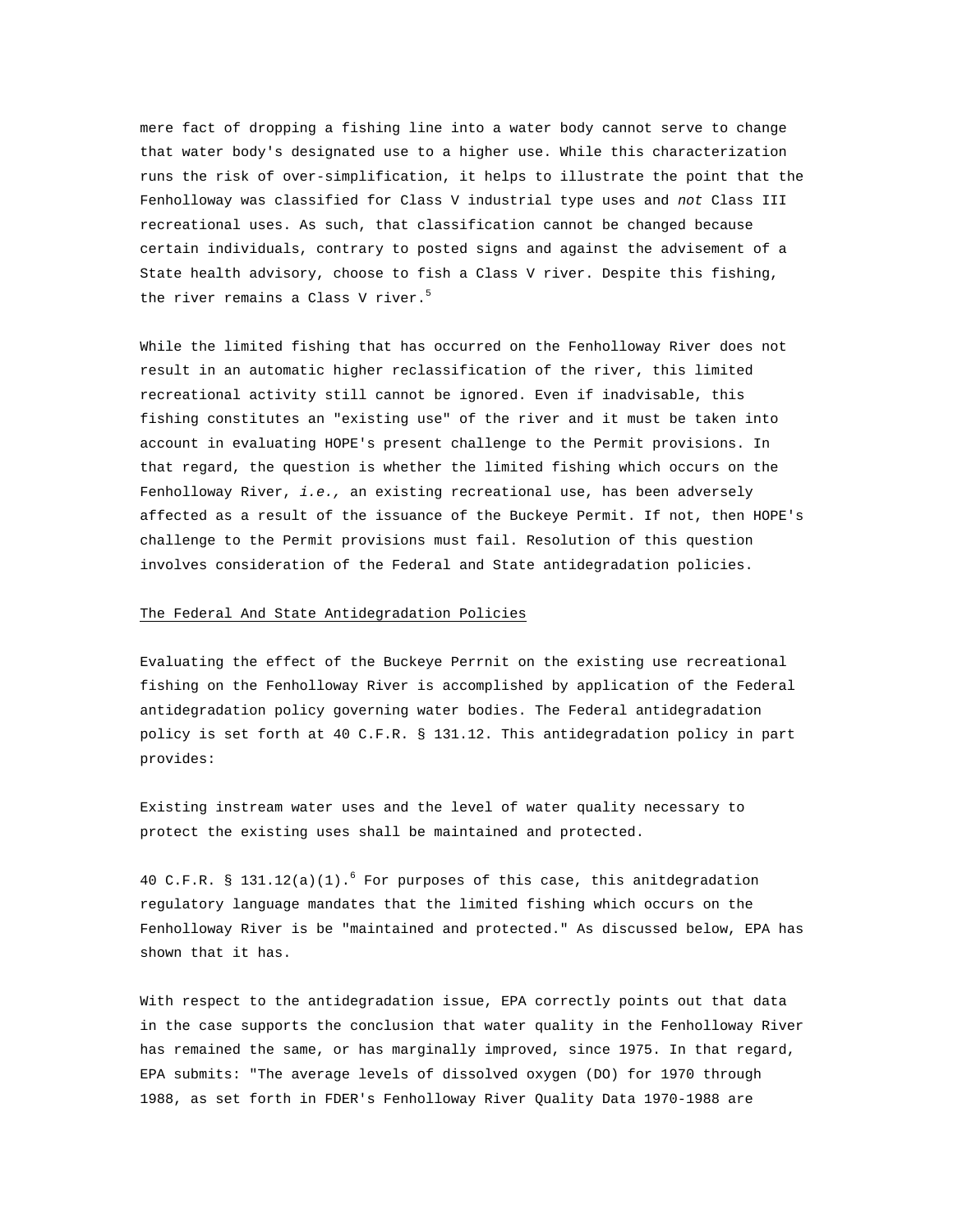similar to those found by EPA in September of 1989 (Water Quality and Biological Assessment of the Fenholloway River, ESD, EPA Athens 9/12- 9/14/89)." EPA Br. at 20, citing Admin. Rec. Ex. 23g; EPA Br. in Opp. at 3.

As further support, EPA refers to the Suwannee River Water Management District water quality data for the period of 1989-1991, as well as to the Northeast Florida District Water Quality Assessment, 1994 305(b) Technical Appendix *(see*  EPA Ex. 1) to show that the DO level actually has increased over time. *Ibid.*  The Northeast Florida District water Quality Assessment is particularly instructive as it finds a stable overall trend in the water quality below the Buckeye mill discharge from 1984-1993, with the above noted improving trend in the level of dissolved oxygen. EPA Ex. 1 at 42.

Moreover, in December of 1994, the State of Florida issued a "Use Attainability Analysis" ("UAA") on the Fenholloway River. EPA Ex. 2. The UAA offers a view of the water quality status of the Fenholloway River after the effective date of the Buckeye Permit. The findings contained in the UAA are particularly relevant here inasmuch as, "[e]xcept for a relatively small contribution from the City of Perry sewage treatment plant to a tributary of the Fenholloway, the mill discharge contributes the entire source point pollutant load and at times constitutes the entire flow of the River at the mill discharge location." EPA Ex. 2 at 1-2.

In this UAA, the State concluded that full Class III uses cannot be attained in the Fenholloway River until Buckeye's industrial discharge point is moved downstream near the mouth of the river. EPA Ex. 2 at 53. $^7$  The UAA also shows, however, that the limited Class III uses discussed earlier, *i.e.,* to the extent that fishing occurs on the Fenholloway, are being maintained and protected and that the Buckeye Permit, therefore, satisfies Federal and State antidegradation policies.

In sum, it is concluded that Class III recreational uses, however limited, do take place on the Fenholloway River. Nonetheless, this is not the starting point for analysis of HOPE's challenge to the Buckeye NPDES Permit. Rather, the starting point for analysis is the fact that the Fenholloway River is a Class V, Navigational, Utility, and Industrial Use river. Next, application of Federal and State anitdegradation policies shows that the challenged Permit provisions do not result in a degradation of the "existing uses" on this Class V river. Accordingly, EPA must prevail on Issues I through IV.

B. Issue  $V^8$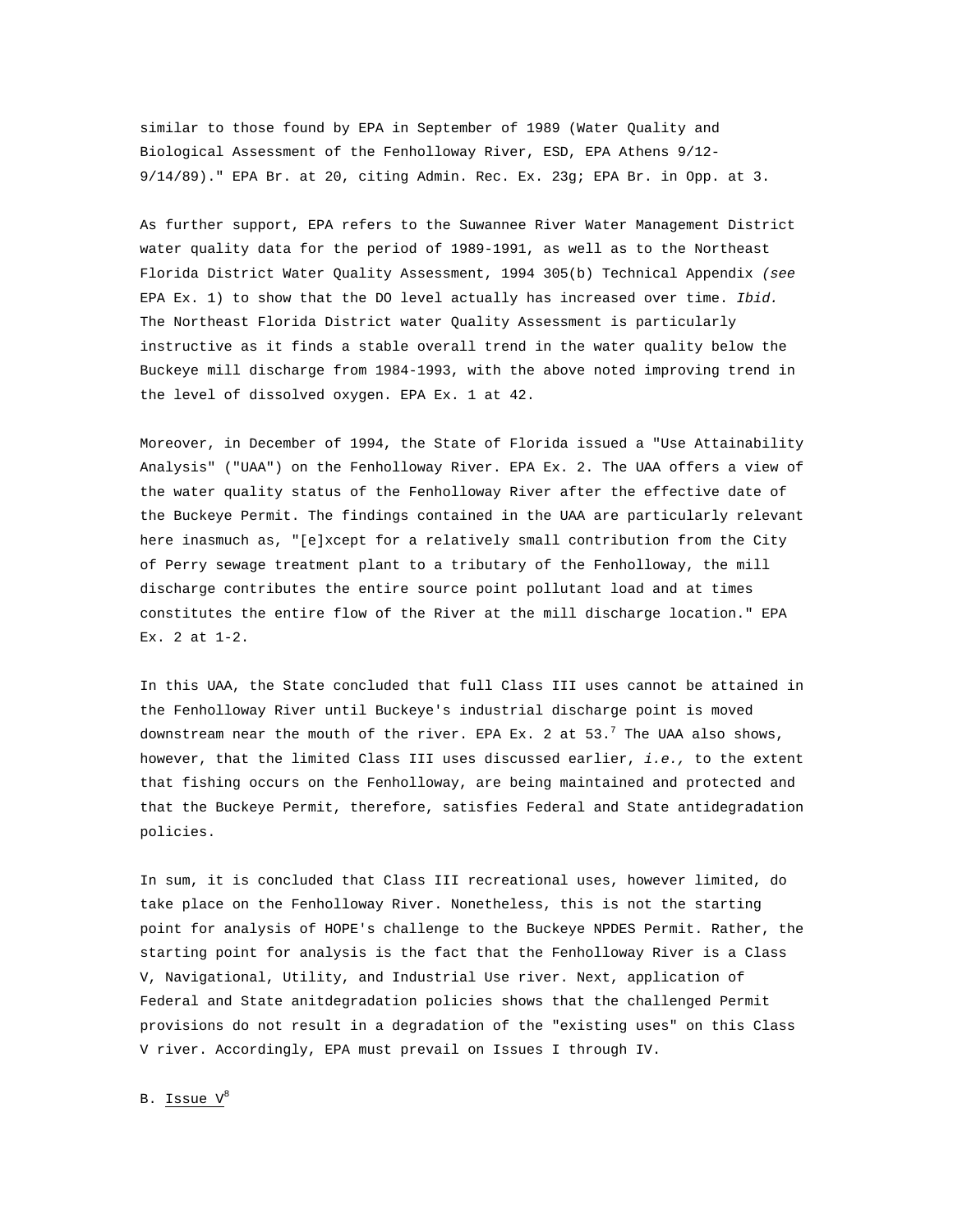This issue, as referred for hearing by the Regional Administrator, is "[w]hether the intent of the Clean Water Act is being met when EPA refuses to acknowledge the fact that effluent being discharged into the Fenholloway (surface water) is contaminating the groundwater of Taylor County." $9$ 

It is undisputed that there is a direct hydrologic connection between the Fenholloway River and the Florida Aquifer ("Aquifer"). Under certain hydrologic conditions, the industrial wastewater in the Fenholloway enters the Aquifer. Under other conditions, Aquifer water enters the Fenholloway River. HOPE Ex. 4.

In moving for summary determination on this issue, HOPE maintains that the water that enters the Fenholloway River "from the Aquifer" constitutes a separate discharge of wastewater and is illegal absent authorization by permit. HOPE Br. at 22. The issue addressed by HOPE, however, is not the issue referred by the Regional Administrator for hearing. Accordingly, HOPE is not entitled to summary determination.<sup>10</sup>

EPA, on the other hand, directly addresses the issue referred for hearing. In moving for summary determination, EPA submits that it has no authority under the Clean Water Act to promulgate standards for the protection of groundwater. Citing to 44 Fed. Reg. 32,853 and 32,870 (June 7, 1979), EPA argues that it has adopted the view expressed by the Fifth Circuit in *Exxon Corp. v. Train,* 554 F.2d 1310 (1977), that in issuing NPDES permits the Agency cannot include conditions that would limit associated disposal of wastes into underground wells. Although noting that the Seventh Circuit came to a different conclusion in *United States Steel Corp. v. Train,* 556 F.2d 822 (1977), EPA submits that its interpretation of the Clean Water Act is entitled to deference under *Chevron U.S.A. v. NRDC,* 467 U.S. 837, 843-844 (1984). EPA Br. at 22-23.<sup>11</sup>

EPA's argument that it is entitled to deference on this matter is not challenged by HOPE. Given this fact, and given the representations by EPA counsel regarding the Agency's interpretation of its permit authority, summary determination for the Agency is appropriate in this case.  $^{12}$ 

#### **ORDER**

For the foregoing reasons, EPA's Motion for Summary Determination is *Granted* as to all five issues and HOPE's Counter-motion for Summary Determination is *Denied.*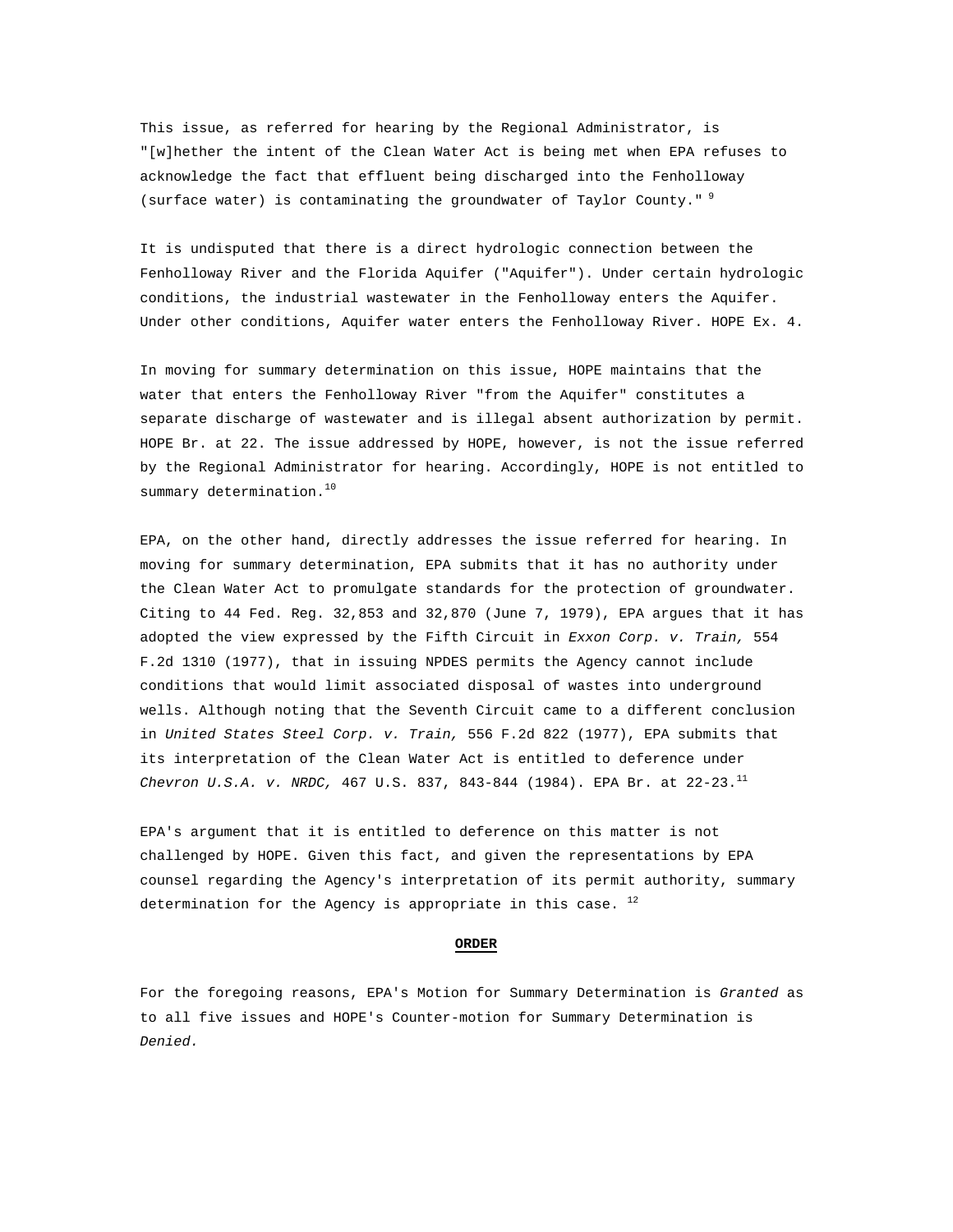Carl C. Charneski Administrative Law Judge

Issued: March 7, 1997 Washington, D.C.

## **IN THE MATTER OF BUCKEYE FLORIDA, L.P.,** Respondent

NPDES Permit No. FL0000876

## **CERTIFICATE OF SERVICE**

I certify that the foregoing Order, dated March 7, 1997, was sent in the following manner to the addressees listed below:

Original by Regular Mail to:

Ms. Julia Mooney Regional Hearing Clerk U.S. Environmental Protection Agency, Region IV Atlanta Federal Center 100 Alabama Street, S.W. Atlanta, GA 30303

Copies by Facsimile and by Regular Mail to:

Counsel for EPA:

Kevin B. Smith, Esquire Craig Higgason, Esquire Kathleen Wilde, Esquire Assistant Regional Counsel U.S. Environmental Protection Agency, Region IV Atlanta Federal Center 100 Alabama Street, S.W. Atlanta, GA 30303

Counsel for Buckeye: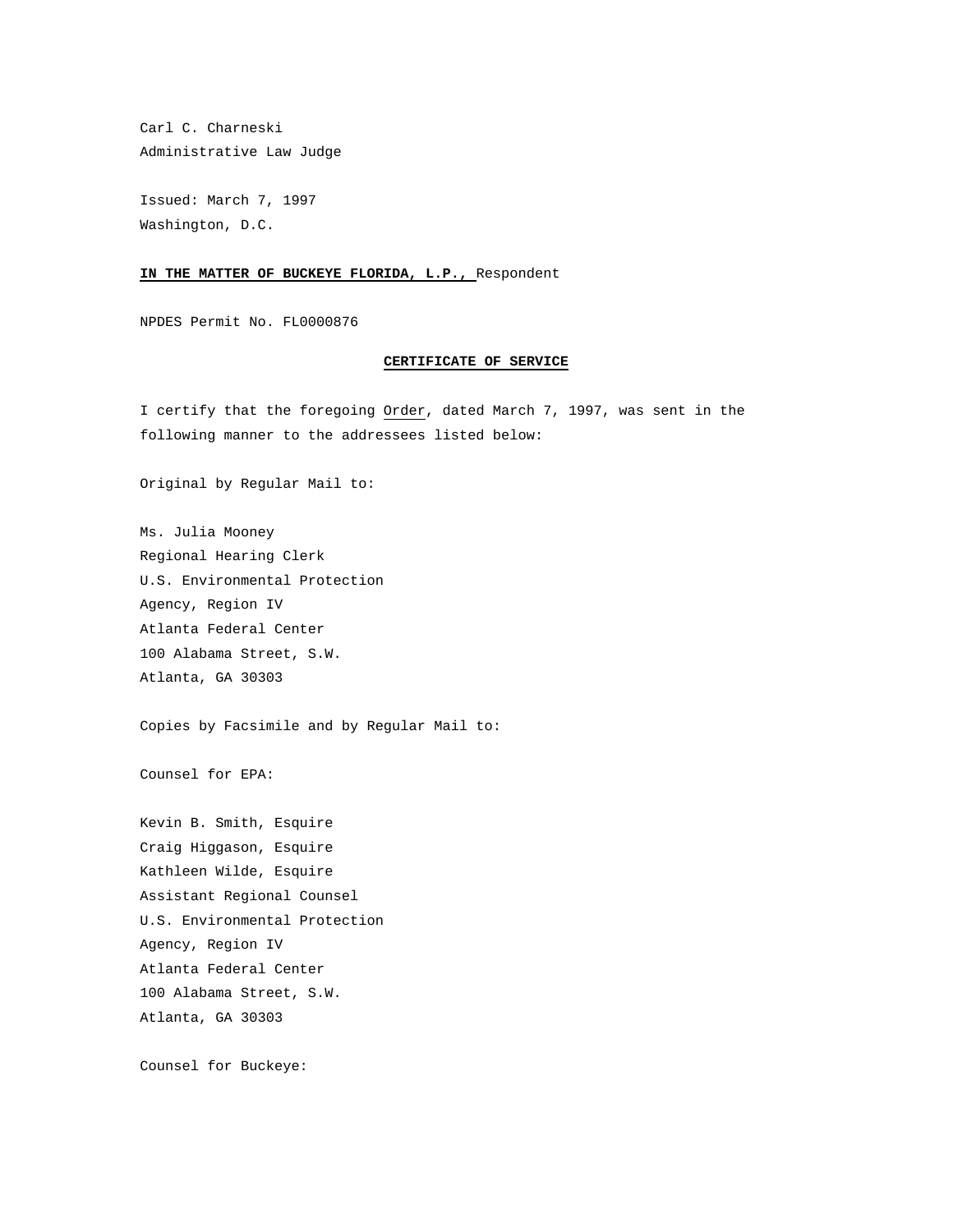John Barker, Esquire BAKER, DONELSON, BEARMAN & CALDWELL P.O. Box 1792 Knoxville, TN 37901

Counsel for HOPE:

David A. Ludder, Esquire 1451 North Meridian Road, Suite 76 Tallahassee, FL 32303

Counsel for FPPA:

Terry Cole, Esquire OERTEL, HOFFMAN, FERNANDEZ, & COLE, P.A. P.O. Box 6507 Tallahassee, FL 32314-6507

Marion Walzel Legal Assistant

Dated: March 7, 1997

 $^{\rm 1}$  In a letter dated August 5, 1991, the Florida Department of Environmental Regulation responded to the EPA request for state certification of the draft NPDES permit as follows: "This letter provides official notification that the state waives certification of this permit. All effluent limits in the NPDES permit *are at least as stringent* as those specified in the state's permit for this facility." Admin. Rec. Ex. 20 (emphasis added).

 $^2$  Effective December 31, 1997, the Fenholloway River will be classified as a Class III, recreational use, water body. Fla. Admin. Code R. 62-302.600(3)(b)62 (amended April 12, 1995). *See* Buckeye & FPPA Resp. at 2; *see also,* HOPE Ex. 1 (Fenholloway River Agreement). This new classification will be discussed, *infra.*

<sup>3</sup> Buckeye and the Florida Pulp and Paper Association ("FPPA") also filed evidentiary hearing requests with the Regional Administrator. While those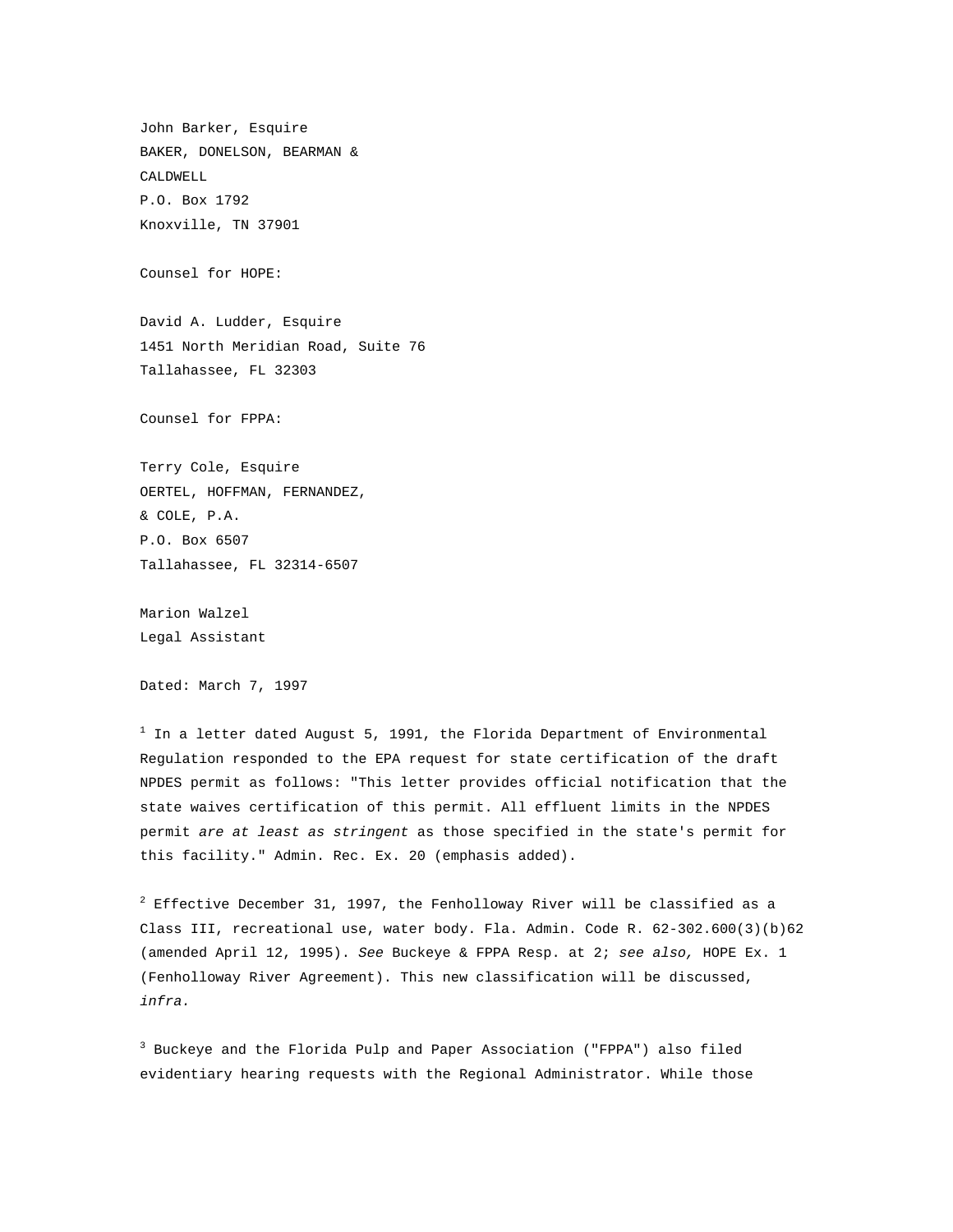hearing requests were granted in part, the issues raised by Buckeye and FPPA are not addressed in this order.

<sup>4</sup> The term "existing uses" is defined in the Code of Federal Regulations as follows:

*"Existing uses* are those uses actually attained in the water body on or after November 28, 1975, whether or not they are included in the water quality standards.

40 C.F.R. § 131.3(e). This definition is consistent with the definition of "existing uses" provided by the State of Florida. *See* Fla. Admin. Code 17- 302.200(l).

<sup>5</sup> Relative to this point, Buckeye and the FPPA raise an interesting argument. They submit: "By HOPE's reasoning, if HOPE could find a person willing to swallow a mouthful of water from the Fenholloway, or even from a Class III water body in Florida, then that water body would automatically be entitled to protection as a potable water supply, Class I." Buckeye & FPPA Resp. at 3.

 $^6$  The State of Florida's anitdegradation policy parallels this Federal Policy. *See* Admin. Rec. Ex. 23f ("New 'Antidegradation' Requirements", September 28, 1989, Memorandum to the Florida Department of Environmental Resources Water Program Administrators); *see also,* Fla. Admin. Code 62-302.300(4).

 $^7$  Buckeye has committed to moving its discharge point downstream, and EPA has represented that the permittee already has begun that process. Accordingly, the State will reclassify the Fenholloway as a Class III river, effective December 31, 1997. Buckeye admits, however, that completion of discharge point movement might extend beyond the year 2000, depending upon its ability to obtain issuance of permits and easements over public and private lands necessary for the relocation of the discharge. *See* EPA Br. at 9; Buckeye & FPPA Resp. at 4; *see also,* HOPE Ex. 2, December 2, 1994, memorandum of the Florida Department of Enviromnental Protection, at 3 ("It must be also noted that a pipeline alone will not result in attaimnent of Class III standards in the Estuary and Gulf.")

 $^8$  This issue is listed as Issue VIII in HOPE's request for an evidentiary hearing.

<sup>9</sup> In making this referral, the Regional Administrator states that it "does not set forth material issues of fact relevant to the issuance of the permit." The Regional Administrator further states that this issue was referred for hearing